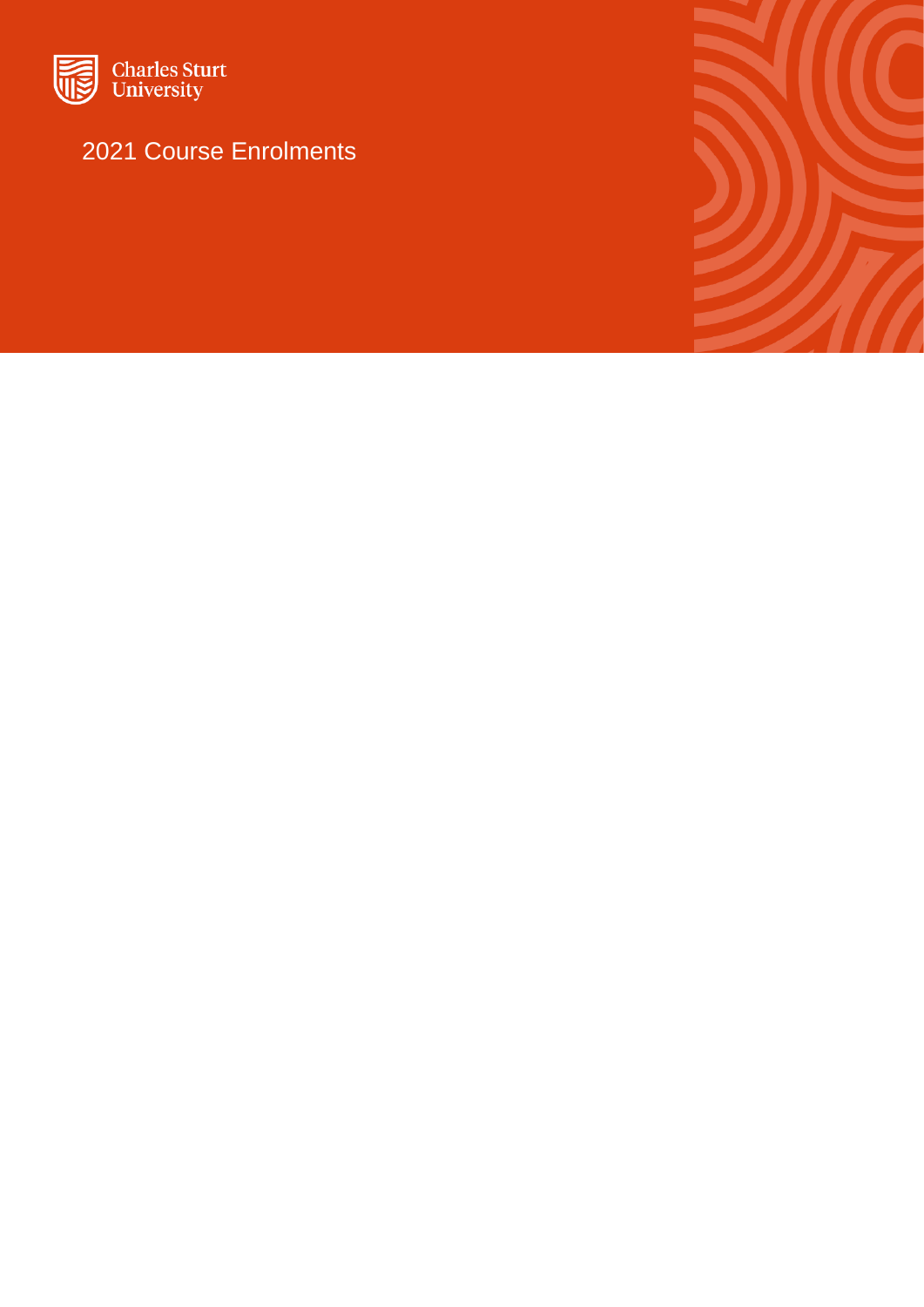## **Contents**

 $\bar{\perp}$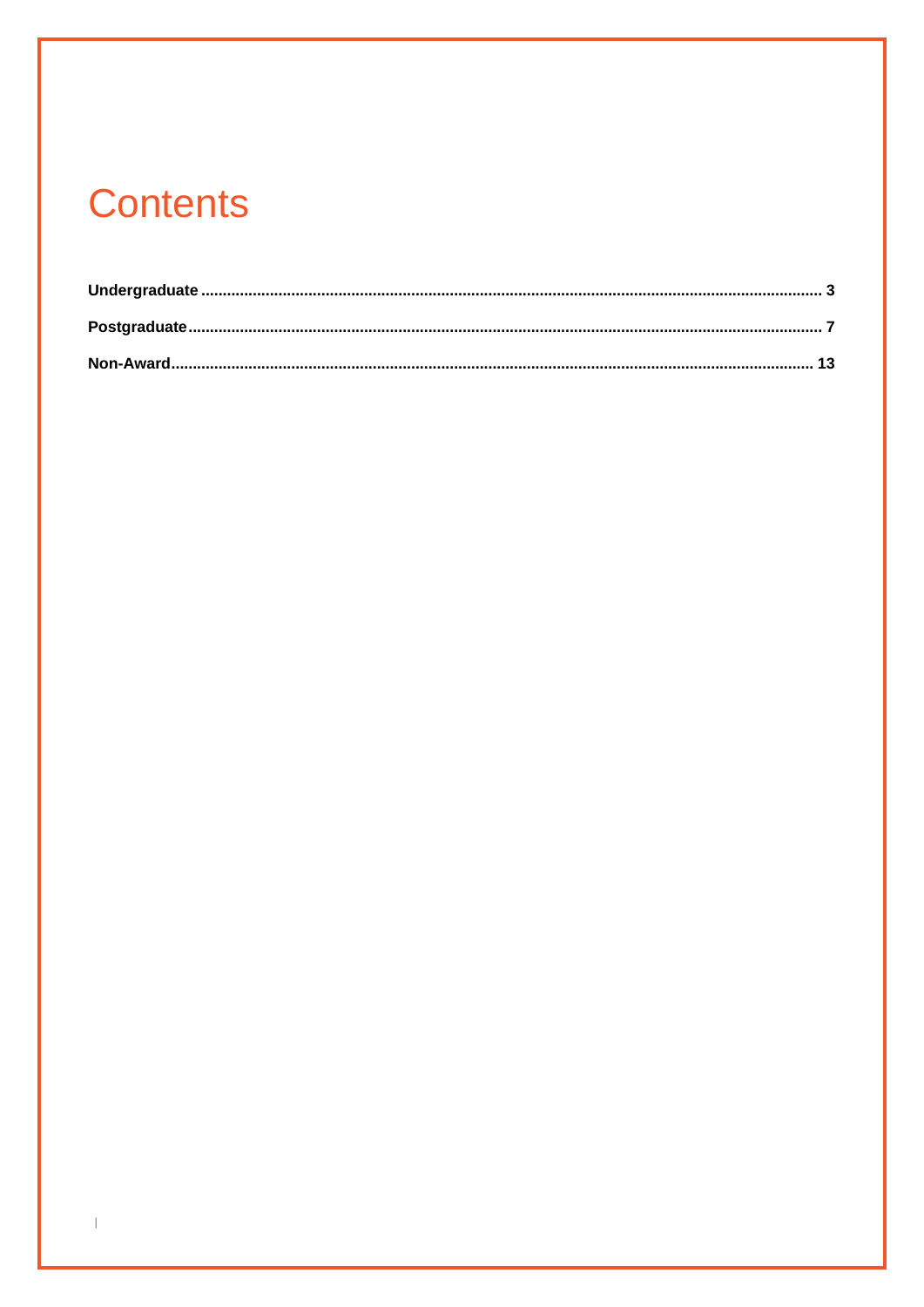# <span id="page-2-0"></span>Undergraduate

| Course    |                                                                   |               |
|-----------|-------------------------------------------------------------------|---------------|
| Level     | <b>Course Name</b>                                                | <b>Enrols</b> |
| Undergrad | Associate Degree in Adult and Vocational Education                | 97            |
|           | Associate Degree in Farm Production                               | 25            |
|           | Associate Degree in Policing Practice                             | 2,934         |
|           | <b>Bachelor of Accounting</b>                                     | 529           |
|           | Bachelor of Adult and Vocational Education (With Specialisations) | 141           |
|           | Bachelor of Agricultural Business Management                      | 155           |
|           | <b>Bachelor of Agricultural Science</b>                           | 217           |
|           | Bachelor of Agricultural Science (Honours)                        | 6             |
|           | <b>Bachelor of Agriculture</b>                                    | 106           |
|           | <b>Bachelor of Animal Science</b>                                 | 158           |
|           | <b>Bachelor of Animal Science (Honours)</b>                       | 4             |
|           | Bachelor of Applied Research (Honours)                            | 19            |
|           | Bachelor of Applied Science (Library and Information Management)  | 1             |
|           | Bachelor of Applied Science (Outdoor Recreation and Ecotourism)   | 42            |
|           | Bachelor of Applied Science (Parks, Recreation and Heritage)      | 47            |
|           | <b>Bachelor of Arts</b>                                           | 131           |
|           | Bachelor of Arts (Fine Arts)                                      | 1             |
|           | Bachelor of Arts (Graphic Design)                                 | 1             |
|           | Bachelor of Arts and Social Sciences (Honours)                    | 8             |
|           | <b>Bachelor of Border Management</b>                              | 28            |
|           | Bachelor of Border Management (Customs)                           | 38            |
|           | Bachelor of Business (Banking)                                    | 1             |
|           | <b>Bachelor of Business (Finance)</b>                             | 61            |
|           | Bachelor of Business (Human Resource Management)                  | 138           |
|           | Bachelor of Business (Industry Professional Practice)             | 1             |
|           | <b>Bachelor of Business (Insurance)</b>                           | 32            |
|           | <b>Bachelor of Business (Management)</b>                          | 155           |
|           | <b>Bachelor of Business (Marketing)</b>                           | 64            |
|           | Bachelor of Business (with specialisations)                       | 143           |
|           | <b>Bachelor of Business Studies</b>                               | 2,168         |
|           | <b>Bachelor of Business (Honours)</b>                             | 2             |
|           | Bachelor of Clinical Practice (Paramedic)                         | 14            |
|           | Bachelor of Clinical Science (Medicine)                           | 43            |
|           | <b>Bachelor of Communication (Journalism)</b>                     | 1             |
|           | <b>Bachelor of Communication (Media Practice)</b>                 | 1             |
|           | Bachelor of Communication (with specialisations)                  | 225           |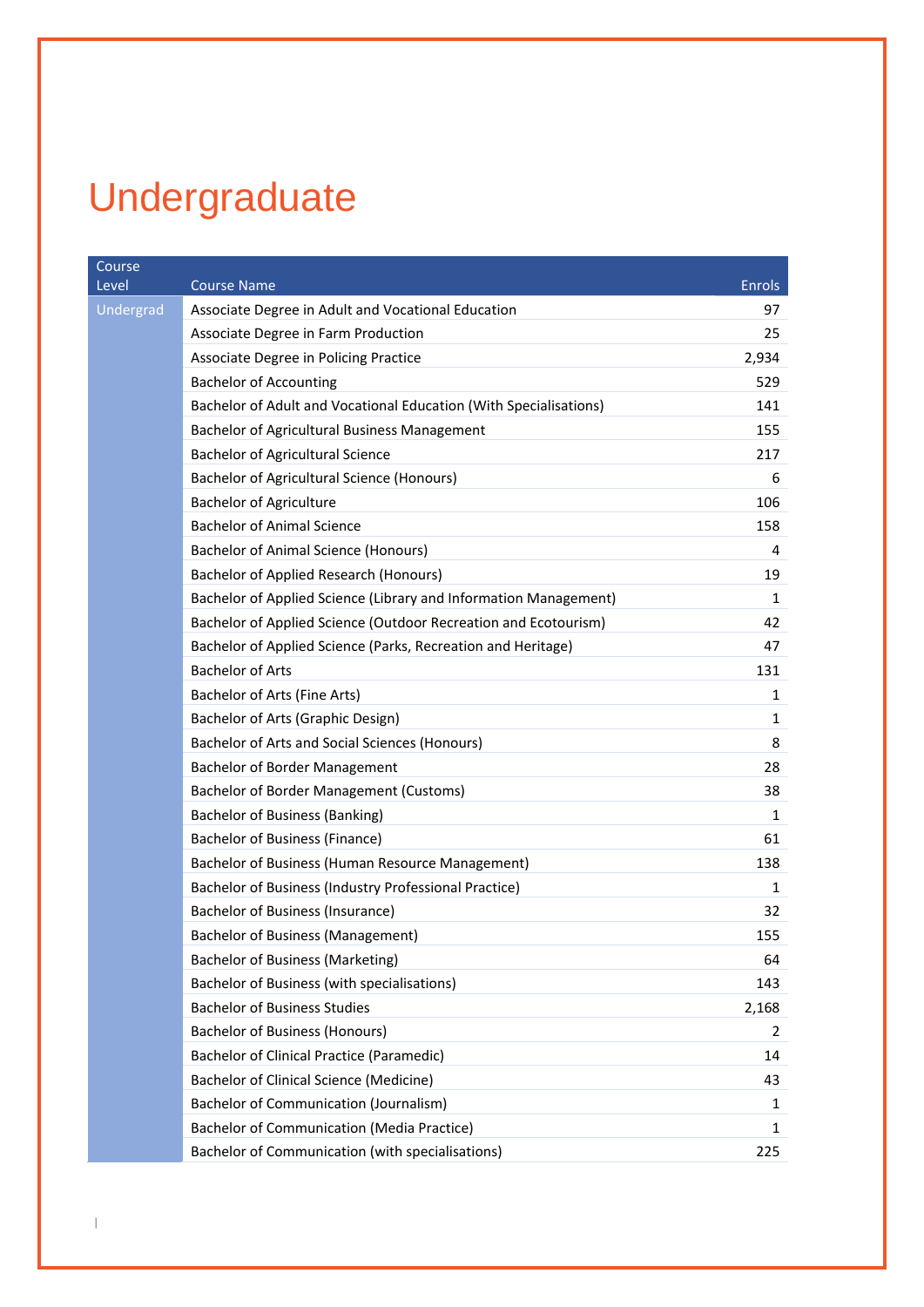| Bachelor of Communication (Advertising)/Bachelor of Business (Marketing)  | 23    |
|---------------------------------------------------------------------------|-------|
| Bachelor of Communication (Public Relations)/Bachelor of Business Studies | 6     |
| <b>Bachelor of Computer Science</b>                                       | 222   |
| <b>Bachelor of Computing (Honours)</b>                                    | 6     |
| Bachelor of Creative Arts and Design (Graphic Design/Photography)         | 7     |
| Bachelor of Creative Arts and Design (with Specialisations)               | 48    |
| Bachelor of Creative Industries (with specialisation)                     | 99    |
| Bachelor of Creative Industries (with specialisations)                    | 43    |
| <b>Bachelor of Criminal Justice</b>                                       | 305   |
| <b>Bachelor of Criminal Justice (Honours)</b>                             | 1     |
| <b>Bachelor of Dental Science</b>                                         | 219   |
| <b>Bachelor of Ecological Agricultural Systems</b>                        | 4     |
| Bachelor of Education (Birth to 5 Years)                                  | 1,616 |
| Bachelor of Education (Early Childhood and Primary)                       | 308   |
| Bachelor of Education (Health and Physical Education)                     | 23    |
| Bachelor of Education (K - 12)                                            | 539   |
| Bachelor of Education (K-12)                                              | 10    |
| <b>Bachelor of Education (Secondary)</b>                                  | 152   |
| Bachelor of Education (Technology and Applied Studies)                    | 114   |
| <b>Bachelor of Educational Studies</b>                                    | 443   |
| <b>Bachelor of Emergency Management</b>                                   | 222   |
| Bachelor of Environmental Science (with Specialisations)                  | 124   |
| Bachelor of Environmental Science and Management                          | 31    |
| Bachelor of Environmental Science and Management (Honours)                | 5     |
| Bachelor of Environmental Science and Management (with specialisations)   | 251   |
| <b>Bachelor of Equine Science</b>                                         | 152   |
| Bachelor of Exercise and Sport Science (with Specialisations)             | 247   |
| Bachelor of Exercise Science (Honours)                                    | 4     |
| Bachelor of Food Science and Nutrition                                    | 134   |
| <b>Bachelor of General Studies (Science)</b>                              | 219   |
| <b>Bachelor of Geospatial Science</b>                                     | 20    |
| <b>Bachelor of Health and Medical Science</b>                             | 94    |
| Bachelor of Health and Rehabilitation Science                             | 83    |
| Bachelor of Health Science (Complementary Medicine)                       | 14    |
| Bachelor of Health Science (Leisure and Health)                           | 12    |
| Bachelor of Health Science (Mental Health)                                | 71    |
| <b>Bachelor of Horticultural Management</b>                               | 1     |
| <b>Bachelor of Horticulture</b>                                           | 81    |
| Bachelor of Human Services (with specialisations)                         | 422   |
| Bachelor of Information Studies - with specialisations                    | 542   |
| <b>Bachelor of Information Technology</b>                                 | 557   |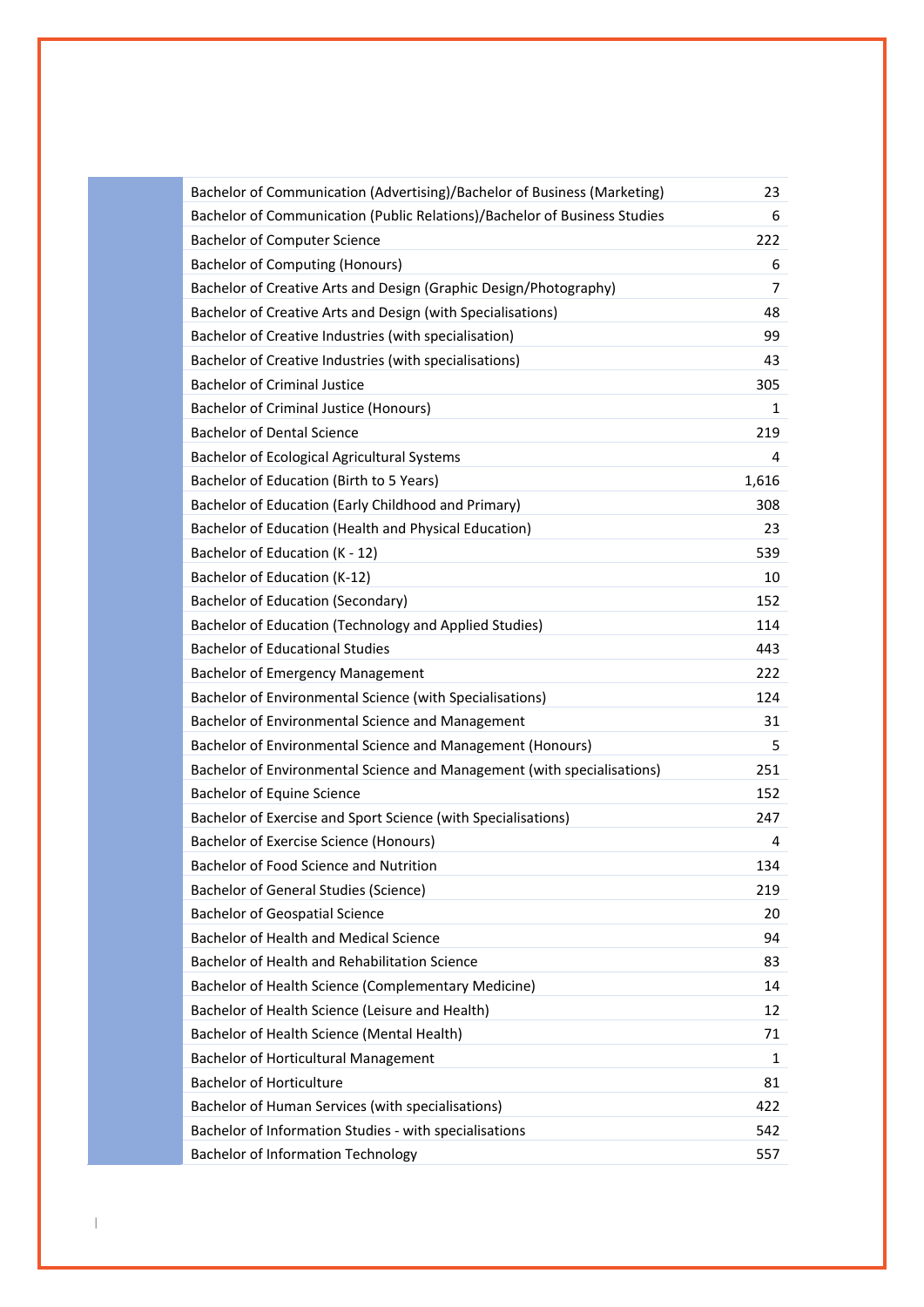| <b>Bachelor of Islamic Studies</b>                                      | 182   |
|-------------------------------------------------------------------------|-------|
| <b>Bachelor of Islamic Studies (Honours)</b>                            | 3     |
| <b>Bachelor of Laws</b>                                                 | 379   |
| Bachelor of Laws / Bachelor of Criminal Justice                         | 49    |
| Bachelor of Liberal Studies (Arts)                                      | 61    |
| <b>Bachelor of Media Communication</b>                                  | 3     |
| Bachelor of Medical Laboratory Science (Pathology)                      | 74    |
| Bachelor of Medical Radiation Science (with Specialisations)            | 501   |
| Bachelor of Medical Radiation Science (with Specialisations) (Honours)  | 3     |
| Bachelor of Medical Science (with Specialisations)                      | 141   |
| Bachelor of Medical Science/Bachelor of Forensic Biotechnology          | 1     |
| <b>Bachelor of Nursing</b>                                              | 2,356 |
| Bachelor of Nursing - Graduate Diploma of Clinical Practice (Paramedic) | 36    |
| <b>Bachelor of Occupational Therapy</b>                                 | 289   |
| Bachelor of Oral Health (Therapy/Hygiene)                               | 256   |
| <b>Bachelor of Outdoor Education</b>                                    | 13    |
| <b>Bachelor of Paramedicine</b>                                         | 768   |
| <b>Bachelor of Paramedicine (Honours)</b>                               | 31    |
| <b>Bachelor of Pharmacy</b>                                             | 64    |
| Bachelor of Physiotherapy                                               | 487   |
| <b>Bachelor of Physiotherapy (Honours)</b>                              | 16    |
| <b>Bachelor of Podiatric Medicine</b>                                   | 55    |
| <b>Bachelor of Policing</b>                                             | 178   |
| <b>Bachelor of Policing (Investigations)</b>                            | 131   |
| Bachelor of Policing and Public Safety                                  | 65    |
| <b>Bachelor of Psychology</b>                                           | 140   |
| <b>Bachelor of Psychology (Honours)</b>                                 | 50    |
| <b>Bachelor of Science</b>                                              | 194   |
| <b>Bachelor of Science (Honours)</b>                                    | 47    |
| Bachelor of Social Science (Gerontology and Healthy Ageing)             | 1     |
| Bachelor of Social Science (Psychology)                                 | 492   |
| Bachelor of Social Science (Psychology) (Honours)                       | 120   |
| Bachelor of Social Science (Psychology)/Bachelor of Business (HRM)      | 11    |
| Bachelor of Social Science (Psychology)/Bachelor of Business (Mgt)      | 4     |
| Bachelor of Social Science (Social Welfare)                             | 133   |
| <b>Bachelor of Social Work</b>                                          | 984   |
| Bachelor of Social Work (Honours)                                       | 11    |
| Bachelor of Speech and Language Pathology                               | 47    |
| Bachelor of Speech and Language Pathology (Honours)                     | 3     |
| Bachelor of Sport Studies/Bachelor of Communication (Journalism)        | 1     |
| <b>Bachelor of Sports Media</b>                                         | 44    |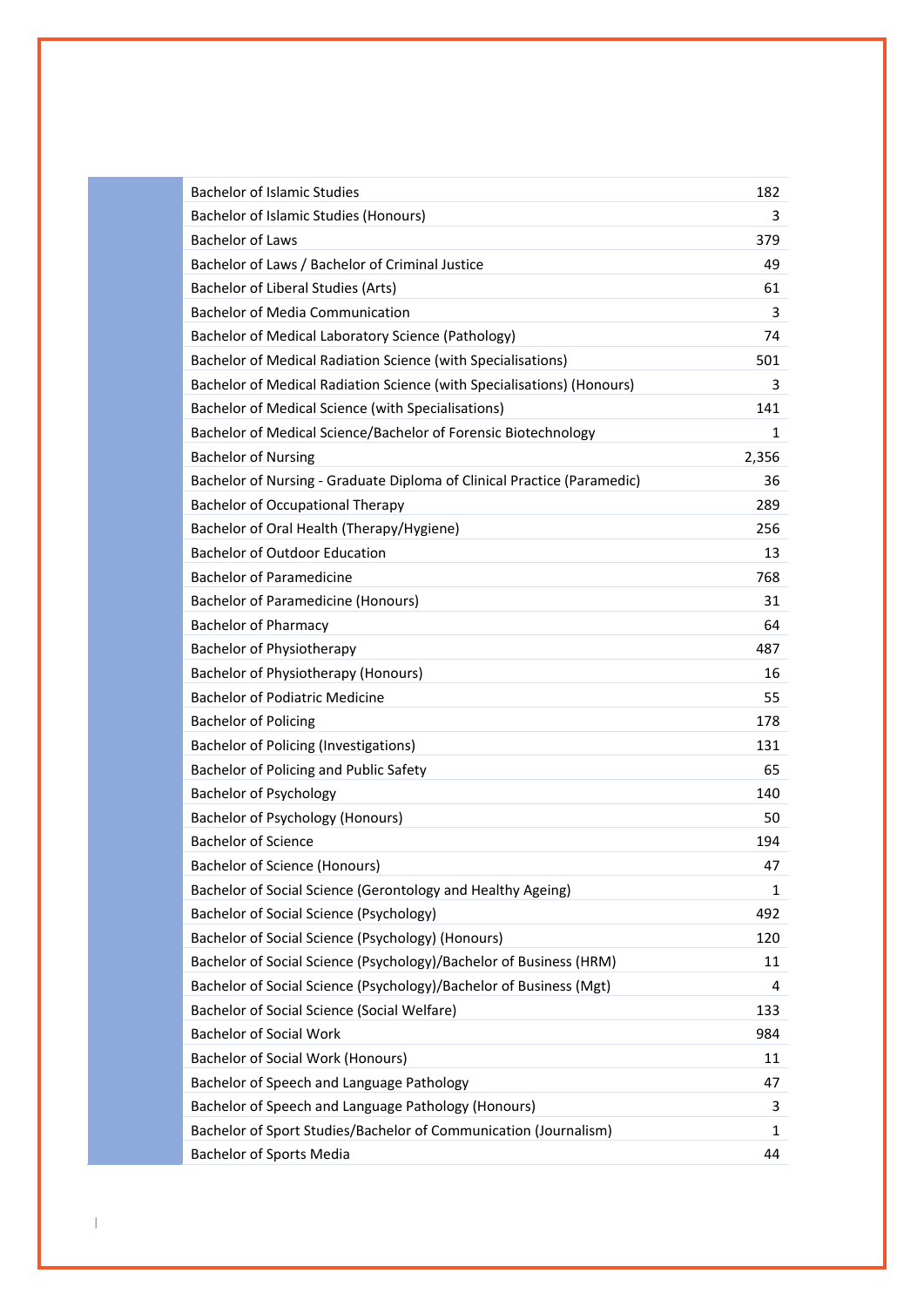| Bachelor of Stage and Screen (with specialisations)                     | 7   |
|-------------------------------------------------------------------------|-----|
| Bachelor of Teaching (Primary) (generic and with specialisation)        | 167 |
| Bachelor of Teaching (Secondary)                                        | 206 |
| Bachelor of Technology (Civil)/Master of Engineering (Civil)            | 82  |
| <b>Bachelor of Theatre Media</b>                                        | 20  |
| <b>Bachelor of Theology</b>                                             | 230 |
| <b>Bachelor of Theology (Honours)</b>                                   | 10  |
| Bachelor of Veterinary Biology/Bachelor of Veterinary Science           | 368 |
| Bachelor of Veterinary Biology/Bachelor of Veterinary Science (Honours) | 26  |
| <b>Bachelor of Veterinary Technology</b>                                | 254 |
| <b>Bachelor of Viticulture</b>                                          | 68  |
| <b>Bachelor of Wine Business</b>                                        | 24  |
| <b>Bachelor of Wine Science</b>                                         | 226 |
| Cross Institutional Studies - Undergraduate - Art                       | 59  |
| Cross Institutional Studies - Undergraduate - Business                  | 25  |
| Cross Institutional Studies - Undergraduate - Education                 | 5   |
| Cross Institutional Studies - Undergraduate - Science                   | 23  |
| Diploma of Exercise Studies                                             | 25  |
| Diploma of General Studies                                              | 148 |
| Diploma of Information Technology                                       | 1   |
| Diploma of Psychological Studies                                        | 33  |

 $\|$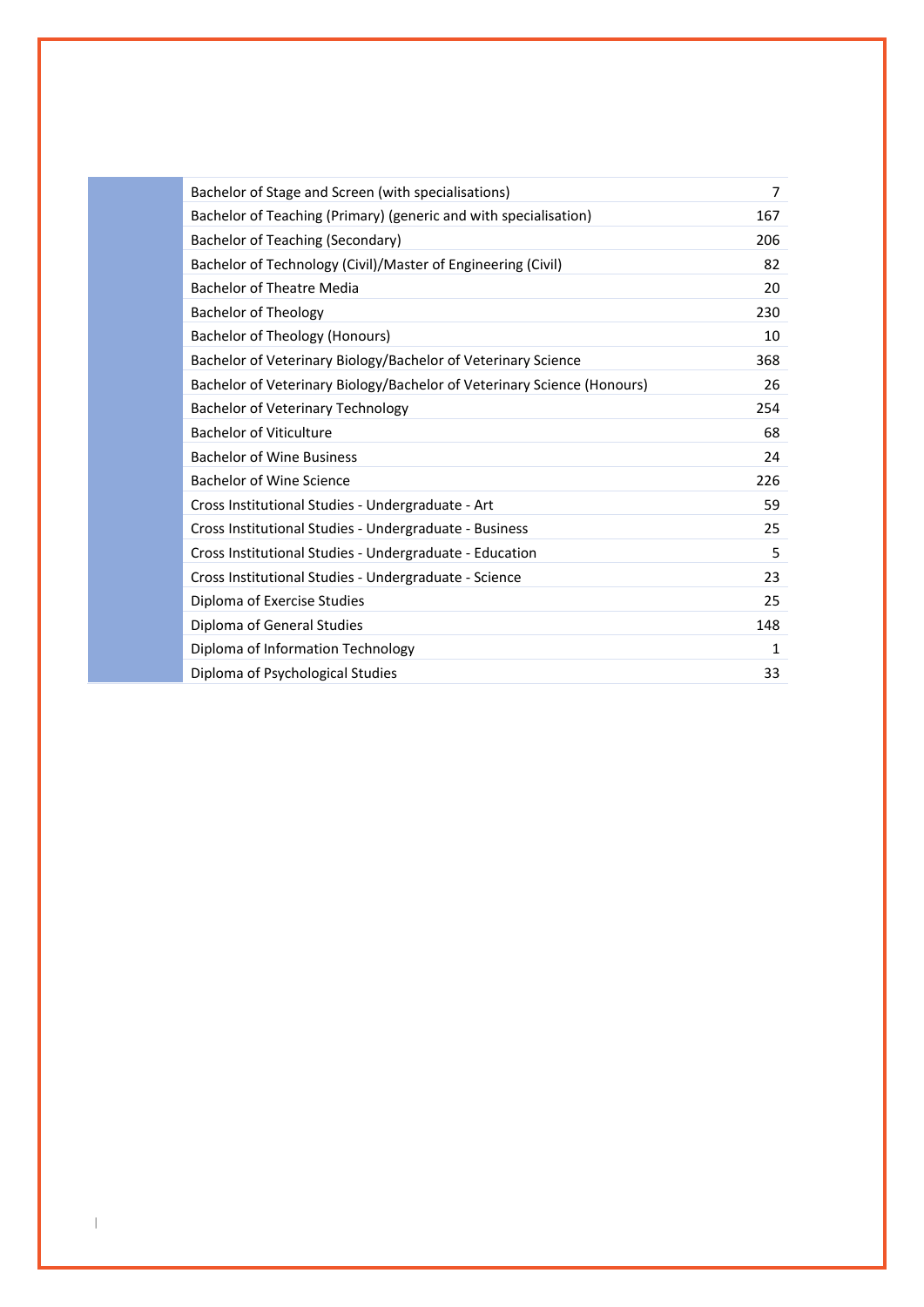## <span id="page-6-0"></span>Postgraduate

| Postgrad | Cross Institutional Studies - Post Graduate - Art                  | 25           |
|----------|--------------------------------------------------------------------|--------------|
|          | Cross Institutional Studies - Post Graduate - Business             | $\mathbf{1}$ |
|          | Cross Institutional Studies - Post Graduate - Education            | 3            |
|          | Cross Institutional Studies - Post Graduate - Science              | $\mathbf{1}$ |
|          | Doctor of Business Administration                                  | 21           |
|          | Doctor of Communication                                            | 1            |
|          | Doctor of Health Science                                           | 2            |
|          | Doctor of Information Technology                                   | 26           |
|          | Doctor of Medicine                                                 | 43           |
|          | Doctor of Ministry                                                 | 7            |
|          | Doctor of Philosophy - Education                                   | 14           |
|          | Doctor of Philosophy (Art - Extended)                              | 2            |
|          | Doctor of Philosophy (Art)                                         | 8            |
|          | Doctor of Philosophy (Arts and Education)                          | 26           |
|          | Doctor of Philosophy (Arts)                                        | 61           |
|          | Doctor of Philosophy (Business)                                    | 25           |
|          | Doctor of Philosophy (Business, Justice and Behavioural Sciences)  | 20           |
|          | Doctor of Philosophy (Education)                                   | 24           |
|          | Doctor of Philosophy (FOS = Science)                               | 3            |
|          | Doctor of Philosophy (Health - Non-Lab Based)                      | 5            |
|          | Doctor of Philosophy (Psychology)                                  | 21           |
|          | Doctor of Philosophy (Science - Lab Based Extended)                | 4            |
|          | Doctor of Philosophy (Science - Lab Based)                         | 78           |
|          | Doctor of Philosophy (Science - Non-Lab Based)                     | 34           |
|          | Doctor of Philosophy (Science)                                     | 2            |
|          | Doctor of Policing and Security                                    | 1            |
|          | Doctor of Public Safety                                            | 22           |
|          | Doctor of Social Work                                              | 17           |
|          | Doctor of Veterinary Studies                                       | 8            |
|          | Executive Masters in International Police Leadership               | 12           |
|          | Grad Cert in Anti-Money Laundering and Counter Terrorist Financing | 20           |
|          | Graduate Certificate in Adult and Vocational Education             | 31           |
|          | Graduate Certificate in Ageing and Health                          | 18           |
|          | Graduate Certificate in Agricultural Business Management           | 10           |
|          | Graduate Certificate in Applied Data Science                       | 110          |
|          | Graduate Certificate in Applied Digital Marketing                  | 23           |
|          | Graduate Certificate in Applied Mindfulness                        | 3            |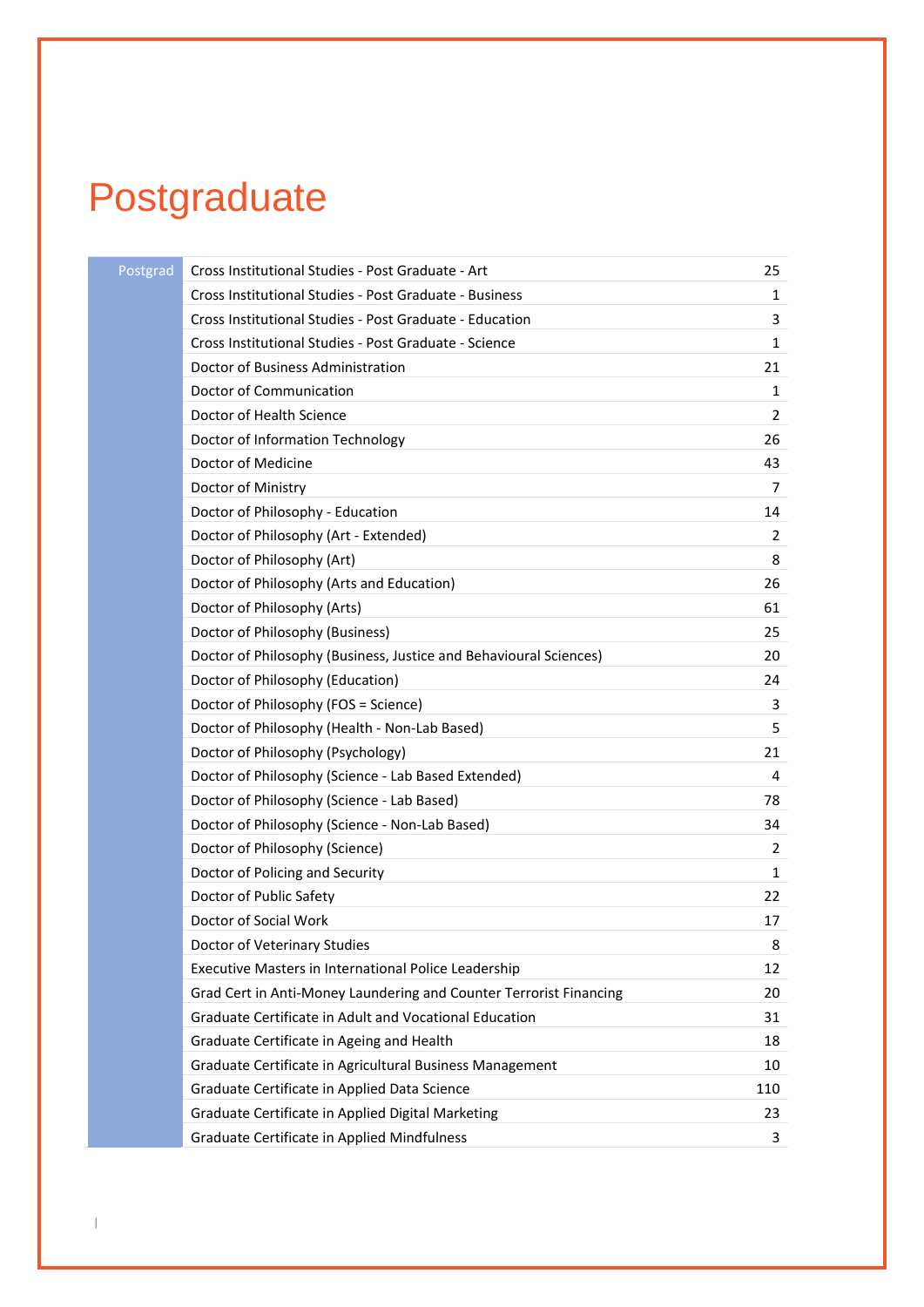| Graduate Certificate in Applied Statistics                               | 3   |
|--------------------------------------------------------------------------|-----|
| Graduate Certificate in Arts and Social Science Research                 | 12  |
| Graduate Certificate in Audio Visual Archiving                           | 10  |
| Graduate Certificate in Business Administration (Computing)              | 24  |
| Graduate Certificate in Captive Vertebrate Management                    | 6   |
| Graduate Certificate in Case Management and Coordinated Care             | 52  |
| Graduate Certificate in Classical Arabic                                 | 7   |
| Graduate Certificate in Cloud Computing and Virtualisation               | 105 |
| Graduate Certificate in Commerce                                         | 36  |
| Graduate Certificate in Communication (Specialisations)                  | 15  |
| Graduate Certificate in Community Leadership and Resilience              | 13  |
| Graduate Certificate in Computing (Career Transition)                    | 70  |
| Graduate Certificate in Customs Administration                           | 9   |
| Graduate Certificate in Cyber Security                                   | 605 |
| Graduate Certificate in Cyber Studies and Investigations                 | 17  |
| Graduate Certificate in Data Management                                  | 7   |
| Graduate Certificate in Dispute Resolution                               | 5   |
| Graduate Certificate in Education (generic and with specialisations)     | 45  |
| Graduate Certificate in Ethics & Legal Studies                           | 5   |
| Graduate Certificate in Finance                                          | 11  |
| Graduate Certificate in Financial Planning                               | 3   |
| Graduate Certificate in Fire Investigation                               | 12  |
| Graduate Certificate in Fish Conservation and Management                 | 11  |
| Graduate Certificate in Fraud and Financial Crime                        | 52  |
| Graduate Certificate in Health Management and Leadership                 | 11  |
| Graduate Certificate in Human Nutrition                                  | 3   |
| Graduate Certificate in Human Resource Management                        | 51  |
| Graduate Certificate in Human Services (Child and Adolescent Welfare)    | 2   |
| Graduate Certificate in Human Services (with Specialisations)            | 57  |
| Graduate Certificate in Inclusive Education                              | 104 |
| Graduate Certificate in Indigenous Cultural Competency                   | 22  |
| Graduate Certificate in Industrial Relations                             | 50  |
| Graduate Certificate in Information Studies                              | 43  |
| Graduate Certificate in Information Systems Security                     | 5   |
| Graduate Certificate in Information Technology                           | 63  |
| Graduate Certificate in Intelligence Analysis                            | 148 |
| Graduate Certificate in Islam, Culture and Society                       | 1   |
| Graduate Certificate in Islamic Studies                                  | 12  |
| Graduate Certificate in Leadership and Management (Policing & Security)  | 19  |
| Graduate Certificate in Leadership in Human Services (gen and with spec) | 2   |
| Graduate Certificate in Learning and Teaching in Higher Education        | 82  |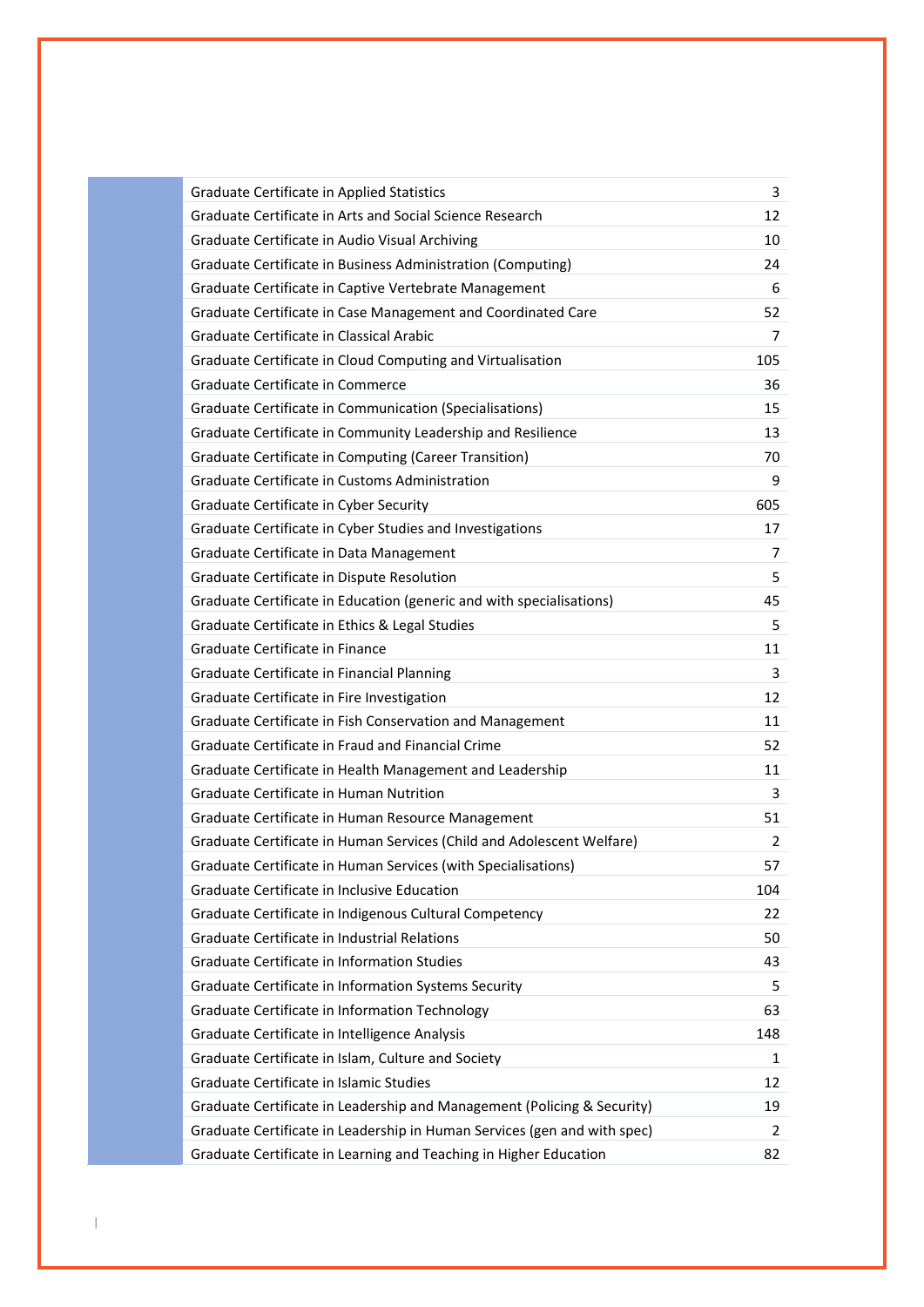| Graduate Certificate in Management (Information Technology)               | 1              |
|---------------------------------------------------------------------------|----------------|
| Graduate Certificate in Marketing                                         | 8              |
| <b>Graduate Certificate in Mathematics</b>                                | 9              |
| Graduate Certificate in Ministry                                          | 30             |
| Graduate Certificate in Mobile Applications Development                   | 1              |
| Graduate Certificate in Networking and Systems Administration             | 58             |
| Graduate Certificate in Organisational Change                             | 29             |
| Graduate Certificate in Organisational Coaching and Leadership            | 28             |
| Graduate Certificate in Ornithology                                       | 25             |
| Graduate Certificate in Paramedicine (with specialisations)               | 56             |
| Graduate Certificate in Professional Accounting                           | 15             |
| Graduate Certificate in Project Management                                | 25             |
| Graduate Certificate in Social and Organisational Leadership              | 13             |
| Graduate Certificate in Terrorism and Security Studies                    | 39             |
| Graduate Certificate in TESOL (Teaching English Speakers Other Languages) | 12             |
| Graduate Certificate in Theological Studies                               | 20             |
| Graduate Certificate in Theology                                          | 4              |
| Graduate Certificate in Wiradjuri Language, Culture and Heritage          | 101            |
| <b>Graduate Diploma of Accounting</b>                                     | 5              |
| Graduate Diploma of Adult and Vocational Education                        | 15             |
| Graduate Diploma of Adult Language, Literacy and Numeracy                 | 7              |
| Graduate Diploma of Ageing and Pastoral Studies                           | 7              |
| Graduate Diploma of Anti-Money Laundering & Counter Terrorist Financing   | 8              |
| Graduate Diploma of Classical Arabic                                      | 7              |
| Graduate Diploma of Clinical Practice (Paramedic)                         | 109            |
| Graduate Diploma of Commerce                                              | 14             |
| Graduate Diploma of Customs Administration                                | 3              |
| Graduate Diploma of Dental Implantology                                   | 19             |
| Graduate Diploma of Dispute Resolution                                    | 4              |
| Graduate Diploma of Ethics & Legal Studies                                | 6              |
| Graduate Diploma of Finance                                               | 8              |
| Graduate Diploma of Financial Planning                                    | 31             |
| Graduate Diploma of Fraud and Financial Crime                             | 13             |
| Graduate Diploma of Health Management and Leadership                      | 2              |
| Graduate Diploma of Information Technology                                | 23             |
| Graduate Diploma of Intelligence Analysis                                 | 59             |
| <b>Graduate Diploma of Investigations</b>                                 | 15             |
| Graduate Diploma of Islam, Culture and Society                            | 2              |
| Graduate Diploma of Islamic Studies                                       | 4              |
| Graduate Diploma of Leadership and Management (Policing and Security)     | 7              |
| Graduate Diploma of Mammography                                           | $\overline{2}$ |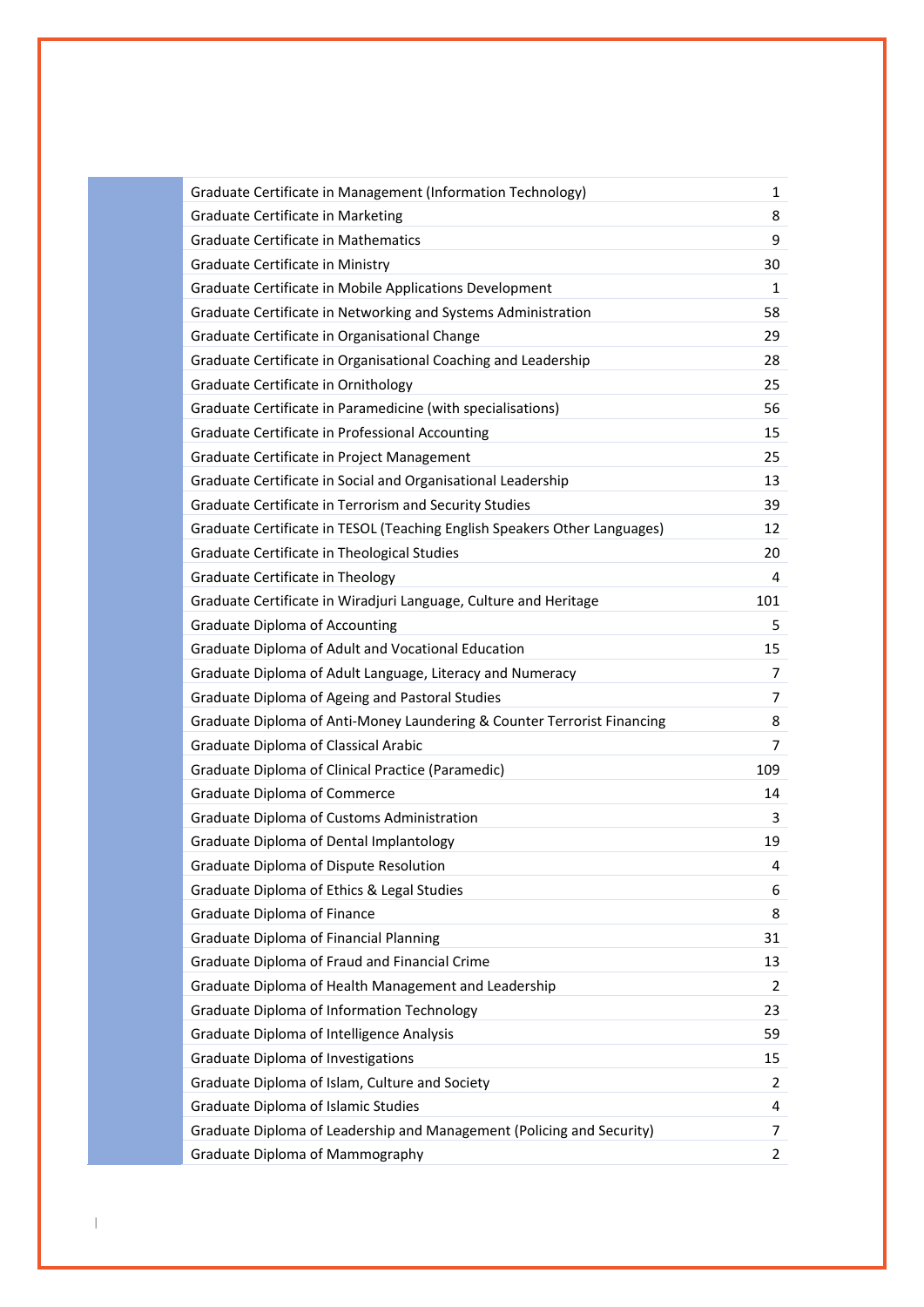| Graduate Diploma of Management (Professional Practice)               | 2   |
|----------------------------------------------------------------------|-----|
| <b>Graduate Diploma of Mathematics</b>                               | 65  |
| Graduate Diploma of Medical Ultrasound                               | 7   |
| <b>Graduate Diploma of Midwifery</b>                                 | 143 |
| Graduate Diploma of Organisational Coaching and Leadership           | 4   |
| <b>Graduate Diploma of Ornithology</b>                               | 17  |
| Graduate Diploma of Paramedicine (with specialisations)              | 60  |
| Graduate Diploma of Pastoral Counselling                             | 30  |
| Graduate Diploma of Project Management                               | 7   |
| <b>Graduate Diploma of Psychology</b>                                | 343 |
| Graduate Diploma of Terrorism and Security Studies                   | 21  |
| Graduate Diploma of Theological Studies                              | 25  |
| <b>Graduate Diploma of Theology</b>                                  | 16  |
| Graduate Diploma of Viticulture and Oenology                         | 4   |
| Master of Adult and Vocational Education                             | 51  |
| Master of Advanced Medical Radiation Practice                        | 93  |
| Master of Advanced Social Work Practice                              | 43  |
| Master of Ageing and Health                                          | 47  |
| Master of Ageing and Pastoral Studies                                | 4   |
| Master of Agricultural Business Management                           | 20  |
| <b>Master of Animal Science</b>                                      | 31  |
| Master of Anti-Money Laundering & Counter Terrorist Financing        | 46  |
| Master of Applied Digital Marketing                                  | 26  |
| Master of Applied Finance                                            | 45  |
| Master of Arts (Classical Arabic)                                    | 41  |
| Master of Arts (Intelligence Analysis)                               | 12  |
| Master of Arts (Islamic Studies Research)                            | 3   |
| Master of Arts (Theological Studies)                                 | 35  |
| Master of Business Administration (Computing - with specialisations) | 86  |
| Master of Business Administration (generic and with specialisations) | 248 |
| Master of Business Administration (Law Enforcement and Security)     | 11  |
| Master of Child and Adolescent Welfare                               | 13  |
| Master of Clinical Exercise Physiology                               | 160 |
| Master of Clinical Psychology                                        | 110 |
| Master of Cloud Computing and Virtualisation                         | 34  |
| Master of Commerce (Three Specialisations)                           | 9   |
| Master of Commerce (with Specialisations)                            | 222 |
| <b>Master of Communication</b>                                       | 7   |
| Master of Communication (generic and with specialisation)            | 23  |
| Master of Customs Administration                                     | 18  |
| Master of Cyber Security                                             | 177 |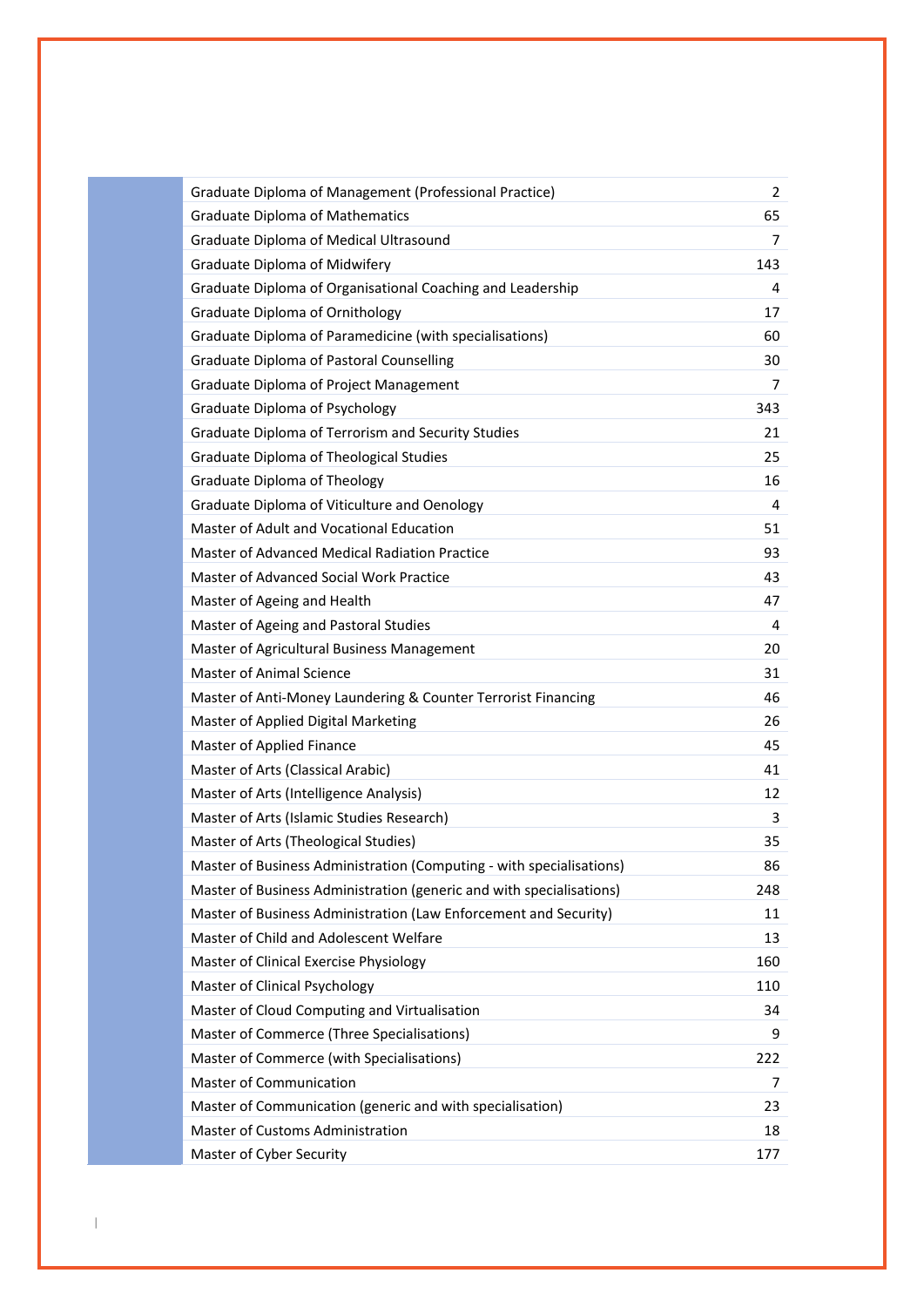| Master of Cyber Studies and Investigations                               | 24    |
|--------------------------------------------------------------------------|-------|
| Master of Dispute Resolution                                             | 20    |
| Master of Education (generic and with specialisation)                    | 213   |
| Master of Education (Knowledge Networks and Digital Innovation)          | 16    |
| Master of Education (Teacher Librarianship)                              | 472   |
| Master of Emergency Management                                           | 57    |
| Master of Environmental Management                                       | 89    |
| Master of Ethics and Legal Studies                                       | 46    |
| Master of Fraud and Financial Crime                                      | 48    |
| Master of GIS and Remote Sensing                                         | 72    |
| Master of Health Management and Leadership                               | 22    |
| Master of Human Resource Management                                      | 82    |
| Master of Inclusive Education (generic and with specialisations)         | 159   |
| Master of Information Leadership                                         | 1     |
| Master of Information Studies (General)                                  | 781   |
| Master of Information Systems Security                                   | 12    |
| Master of Information Technology (with Specialisations)                  | 1,570 |
| Master of Intelligence Analysis                                          | 77    |
| Master of International Education (School Leadership - gen & with spec)  | 69    |
| Master of International Education (School Leadership)                    | 1     |
| Master of Investigations                                                 | 48    |
| Master of Islam, Culture and Society                                     | 6     |
| Master of Islamic Studies                                                | 75    |
| Master of Leadership and Management (Policing and Security)              | 101   |
| Master of Leadership in Human Services (generic and with specialisation) | 31    |
| Master of Management (Information Technology)                            | 9     |
| <b>Master of Marketing</b>                                               | 14    |
| Master of Medical Science (with specialisations)                         | 95    |
| <b>Master of Medical Ultrasound</b>                                      | 1     |
| Master of Midwifery                                                      | 2     |
| Master of Ministry                                                       | 14    |
| Master of Networking and Systems Administration                          | 26    |
| Master of Nursing (with Specialisations)                                 | 80    |
| Master of Paramedicine (with specialisations)                            | 131   |
| <b>Master of Pastoral Counselling</b>                                    | 31    |
| Master of Philosophy                                                     | 9     |
| Master of Professional Accounting                                        | 346   |
| Master of Professional Psychology (with specialisations)                 | 24    |
| Master of Project Management                                             | 27    |
| Master of Project Management and Leadership                              | 5     |
| Master of Psychological Practice (with specialisations)                  | 48    |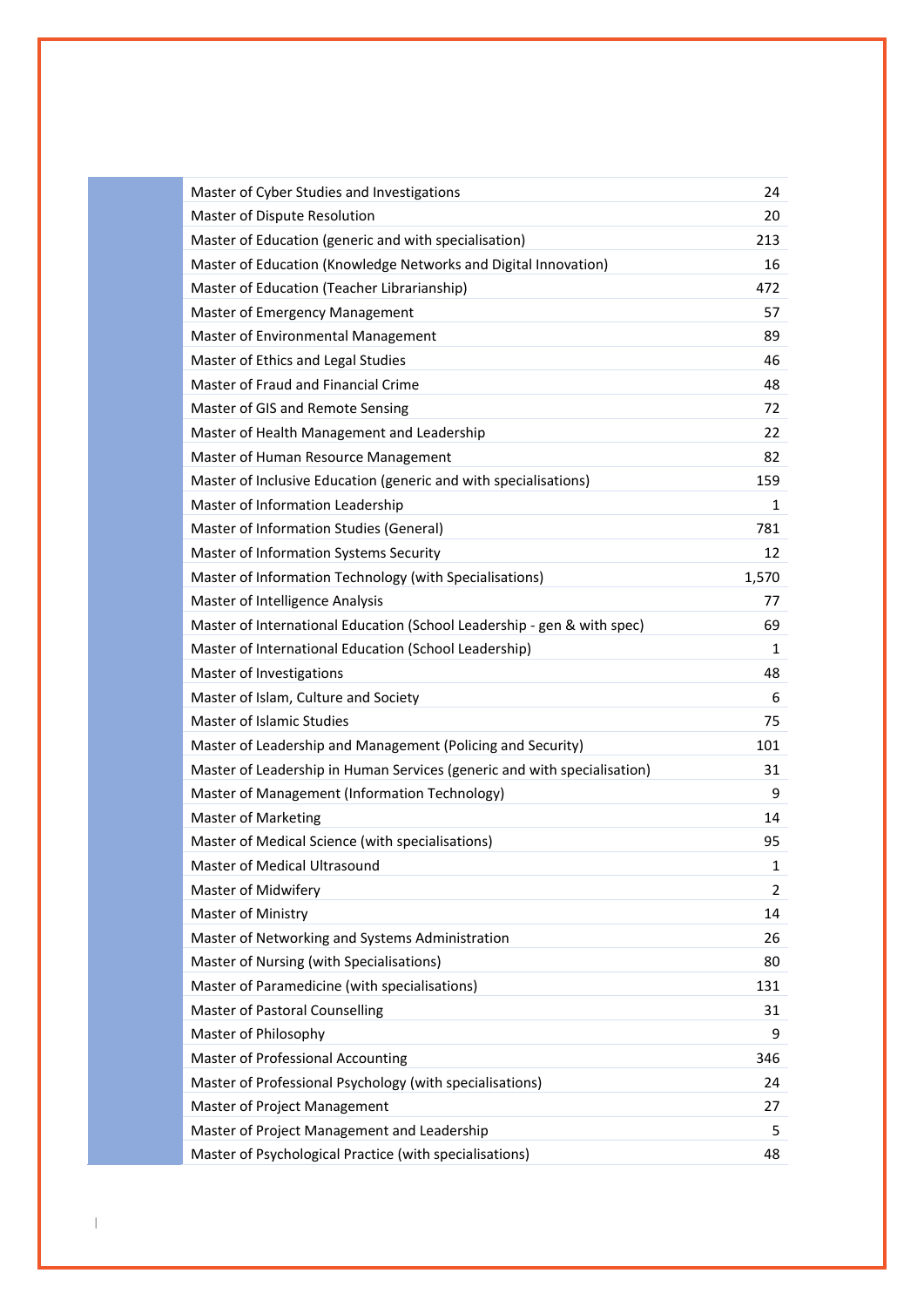| Master of Social and Organisational Leadership (generic and with specs) | 45  |
|-------------------------------------------------------------------------|-----|
| Master of Social Work (Professional Qualifying)                         | 480 |
| Master of Speech Pathology                                              | 167 |
| Master of Sustainable Agriculture                                       | 21  |
| Master of Teaching (Primary) (generic and with specialisations)         | 271 |
| Master of Teaching (Secondary)                                          | 375 |
| Master of Terrorism and Security Studies                                | 145 |
| Master of TESOL [Teaching English to Speakers of Other Languages]       | 10  |
| Master of Theology                                                      | 50  |
| Master of Theology (Honours)                                            | 1   |
| Master of Veterinary Studies                                            | 1   |
| Master of Viticulture and Oenology                                      | 10  |
| Post Graduate Diploma of Psychology                                     | 77  |

 $\|$